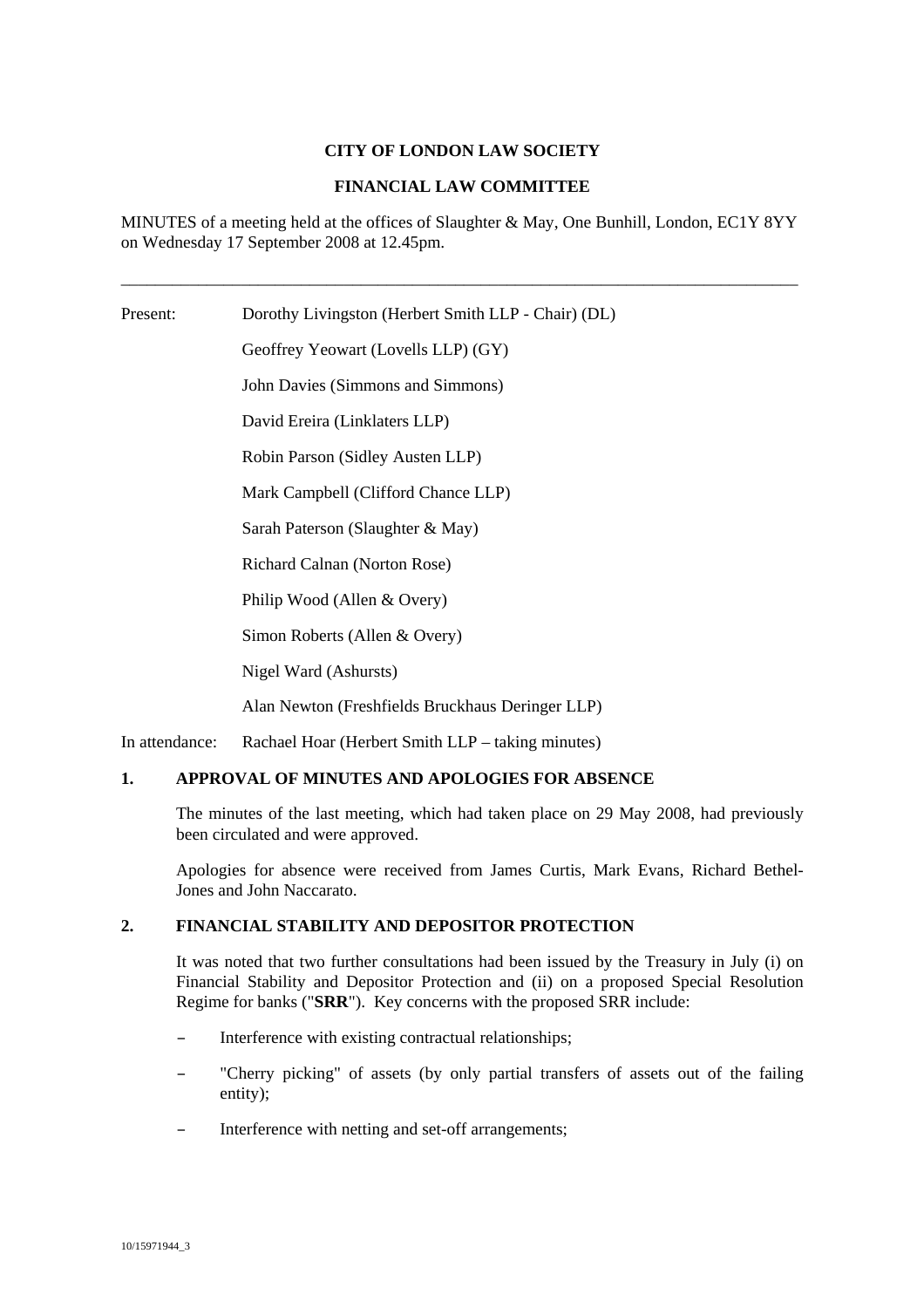– Potential non- compliance with the requirements of EC law.

It was noted that the BBA had recently responded to the SRR consultation and that the CLLS Insolvency Law Committee were expected to respond shortly.

The working party of the Committee had a well-advanced draft response. Final comments were discussed. DL agreed to circulate the final version for approval after the meeting.

*[Post meeting comment: The Committee's response was sent to the Treasury on 19 September. Responses from the Insolvency Law and the Regulatory Law Committees were sent on 17 and 19 September respectively. The CLLS Chairman sent a letter to the Treasury offering the services of CLLS members to assist in the consideration of the legislation. The Banking Bill is now before Parliament and DL has been asked to represent the CLLS on the Experts Liaison Group established by the Treasury to consider the subsidiary legislation that will (as presently framed) protect netting under master agreements, collateral within the meaning of the Financial Collateral Directive and security arrangements from partial transfer "cherry-picking". David Ereira is to act as alternate for DL on the Experts Liaison Group.]*

# **3. COMPANIES ACT 2006**

#### 3.1 Repeal of financial assistance for private companies and maintenance of capital issues

A final form of the paper on the repeal of financial assistance for private companies and on going capital maintenance rules which had been prepared by the joint working party of the Financial and Company Law CLLS Committees was tabled at the meeting and approved.

# 3.2 Charge registration and overseas companies - consultation

It was noted that the Committee's response to this consultation had been sent to BERR on 7 March 2008. Further developments were awaited.

#### 3.3 Scottish register of Floating Charges

The Committee was reminded that under a new Scottish law, the Bankruptcy and Diligence (Scotland) Act 2007 (relevant parts of which are expected to come into force in 2010), any company, regardless of its place of incorporation, would be required to register a Scottish floating charge on the new Scottish floating charge register. Potential issues, therefore, include double registration and priority. There may also be problems arising under English insolvency law where, in order to appoint an administrator, a charge holder must have security over all or substantially all of the chargor's assets.

Overall it was felt that there could be uncertainty in this area under the current drafting until a Scottish or EU Court considers this.

GY volunteered to prepare a draft letter setting out the Committee's concerns.

## **4. MODERNISATION OF PART 7 OF COMPANIES ACT 1989 - CONSULTATION**

It was reported that a new consultation on Part 7 (Financial Markets and Insolvency) of the Companies Act 1989 had been issued by the Government. (Part 7 modifies general insolvency law to protect clearing houses and recognised investment exchanges if a member defaults, and is intended to safeguard the integrity of financial markets.) In summary, the consultation proposes expanding the scope of market contracts to which Part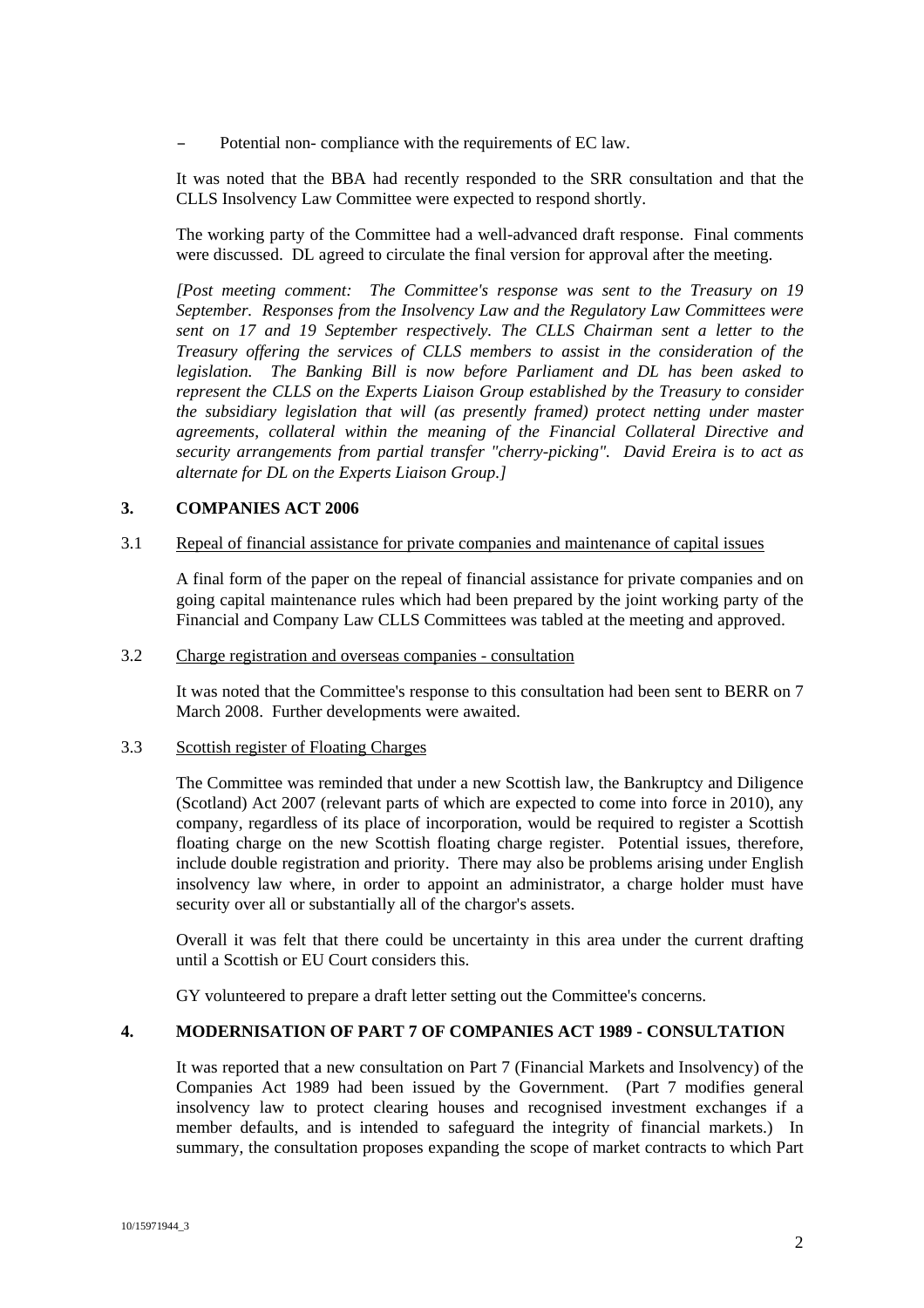7 would apply. Responses to the proposals were invited by 16 October 2008. A working party had already met to discuss the proposals and would prepare a response.

*[Post meeting comment: the Committee's response had been sent on 17 October 2008.]*

# **5. FINANCIAL COLLATERAL ARRANGEMENTS (NO.2) REGULATIONS 2003**

The Committee was reminded of the BVI case, Alfa Telecom v Cukurova, which was the first case to consider the above Regulations. (See May minutes for full details.) In short, the case concerned the exercise of the remedy of appropriation (which had been introduced by the Regulations) under an equitable mortgage governed by English law over shares in a BVI company. The East Caribbean Court of Appeal had overturned the first instance decision and held that Alfa Telecom (the security holder) had exercised its right of appropriation effectively. The Committee was also reminded that Cukurova's application to the English Court for the judicial review of the Regulations (on the ground that HM Treasury had exceeded its powers under the European Communities Act 1972 in implementing the Financial Collateral Directive) had been heard in July. Judgment on that application had been reserved.

It was also reported that Cukurova had lodged an appeal to the Privy Council in relation to the BVI proceedings, the hearing for which was expected to take place in February 2009.

*[Post meeting comment: the judicial review application before the English court was rejected because it was out of time and the arguments put forward did not reach the threshold to overcome that limitation. Leave to appeal was also refused.]*

# **6. INSOLVENCY**

6.1 Administration set-off and expenses

Nothing to report.

6.2 Insolvency Law Reform

Nothing to report.

6.3 Re-organisation and winding up of credit institutions

Nothing to report.

# 6.4 Proposed Amendment to Settlement Finality Directive and Financial Collateral Arrangements Directive

It was noted that the Committee's response to the proposed amendments to these Directives has been sent to the Treasury on 14 July.

# **7. ROME I - APPLICABLE LAW IN CONTRACTS**

It was noted that the Committee had responded to the Government's consultation on whether the UK should opt in to Rome I on 25 June, and had expressed the view that it should. Further developments awaited.

# **8. UNIDROIT CONVENTION ON INTERMEDIATED SECURITIES**

Not discussed.